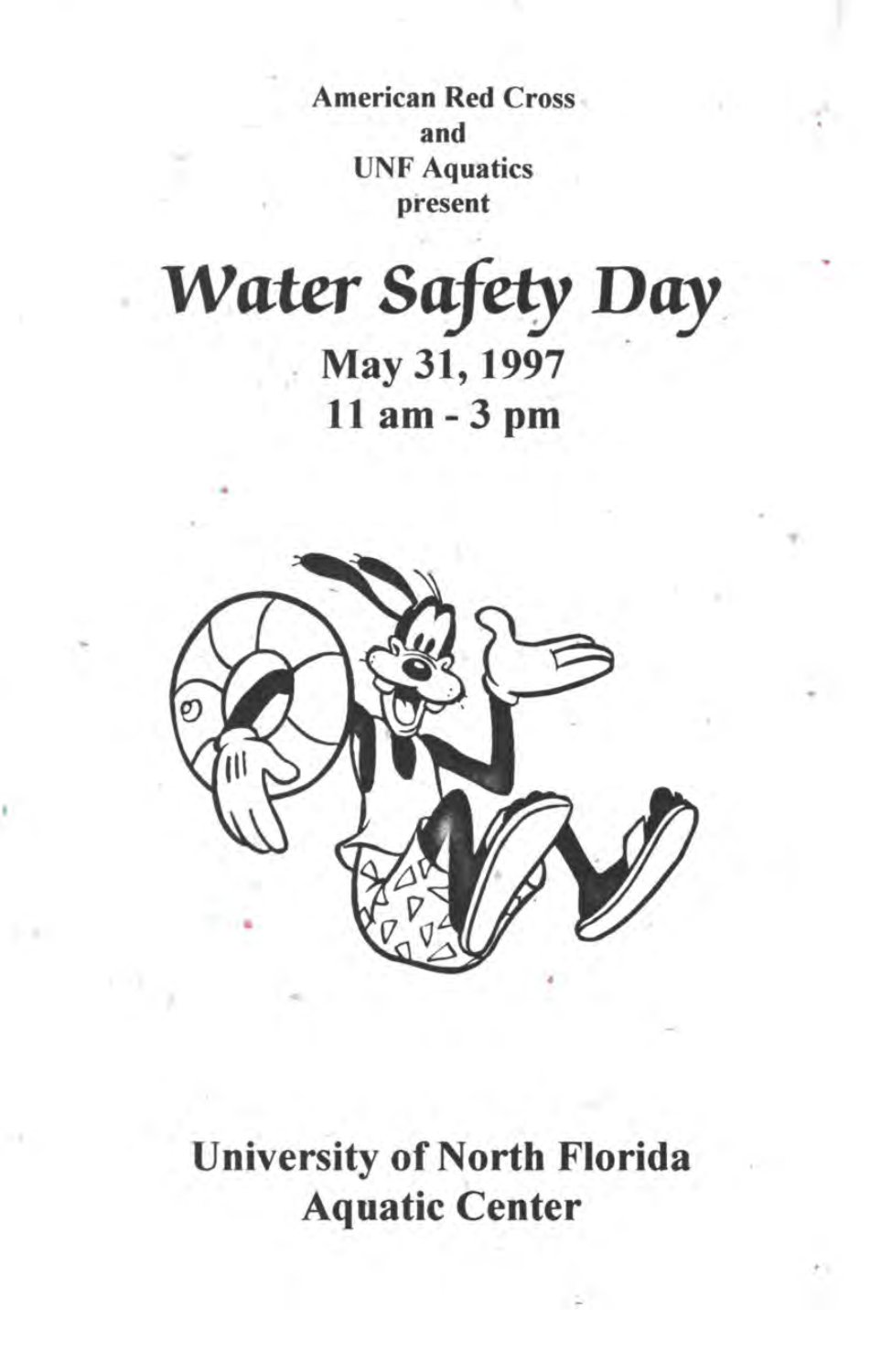# **Activity Locations**



- I. Open Swim Area
- 2. Children's Relay Races ( see schedul, next page)
- 3. Care for Spinal Injuries Demonstration
- 4. Concessions; Vendors; Jax Beach Lifesaving Corp
- *5.* Discover SCUBA
- 6. Basic Rescue Demonstration
- 7. Canoe Rides and Entertainment ( see schedule, next page)
- 8. American Red Cross and UNF Aquatics Booth
- 9. CPR Demonstration
- 10. Whales Tales for Kids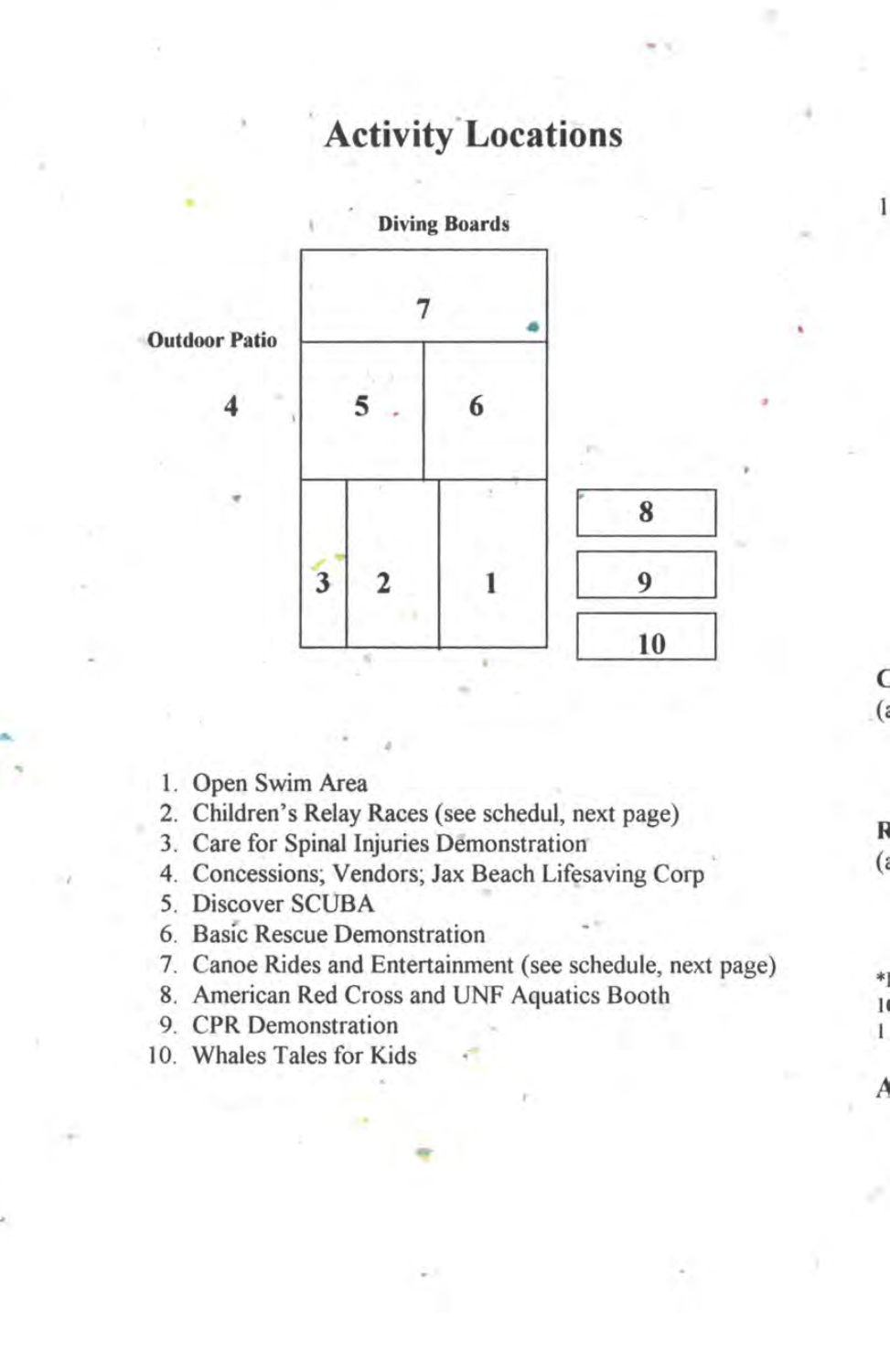# **Entertainment Schedule**

| $12:00 - 12:15$ | <b>Jacksonville Aquarians</b><br>(Synchronized Swimming) |
|-----------------|----------------------------------------------------------|
| $1:00 - 1:30$   | <b>River City Diving</b><br>(Springboard Diving)         |
| $2:00 - 2:15$   | <b>Jacksonville Aquarians</b><br>(Synchronized Swimming) |
| $2:15 - 2:30$   | North Florida Water Polo                                 |

### **Children's Activities Schedule**

| <b>Canoe Rides</b>                   | $11:00 - 12:00$  |
|--------------------------------------|------------------|
| $\left( \text{ages } 3 - 13 \right)$ | $12:15 - 1:00$   |
|                                      | $1:30 - 2:00$    |
|                                      | $2:30 - 3:00$    |
| <b>Relay Races</b>                   | $11:30 - 12:00*$ |
| $(\text{ages } 6 - 13)$              | $12:30 - 1:00*$  |
|                                      | $1:30 - 2:00*$   |
|                                      | $2:30 - 3:00*$   |

\*Races are scheduled for 30 minute blocks. Ages 6-7 compete during first IO minutes, ages 8-10 compete during the second 10 minutes, and ages 11-13 compete during the final 10 minutes.

#### **Activities not listed a hove are ongoing.**